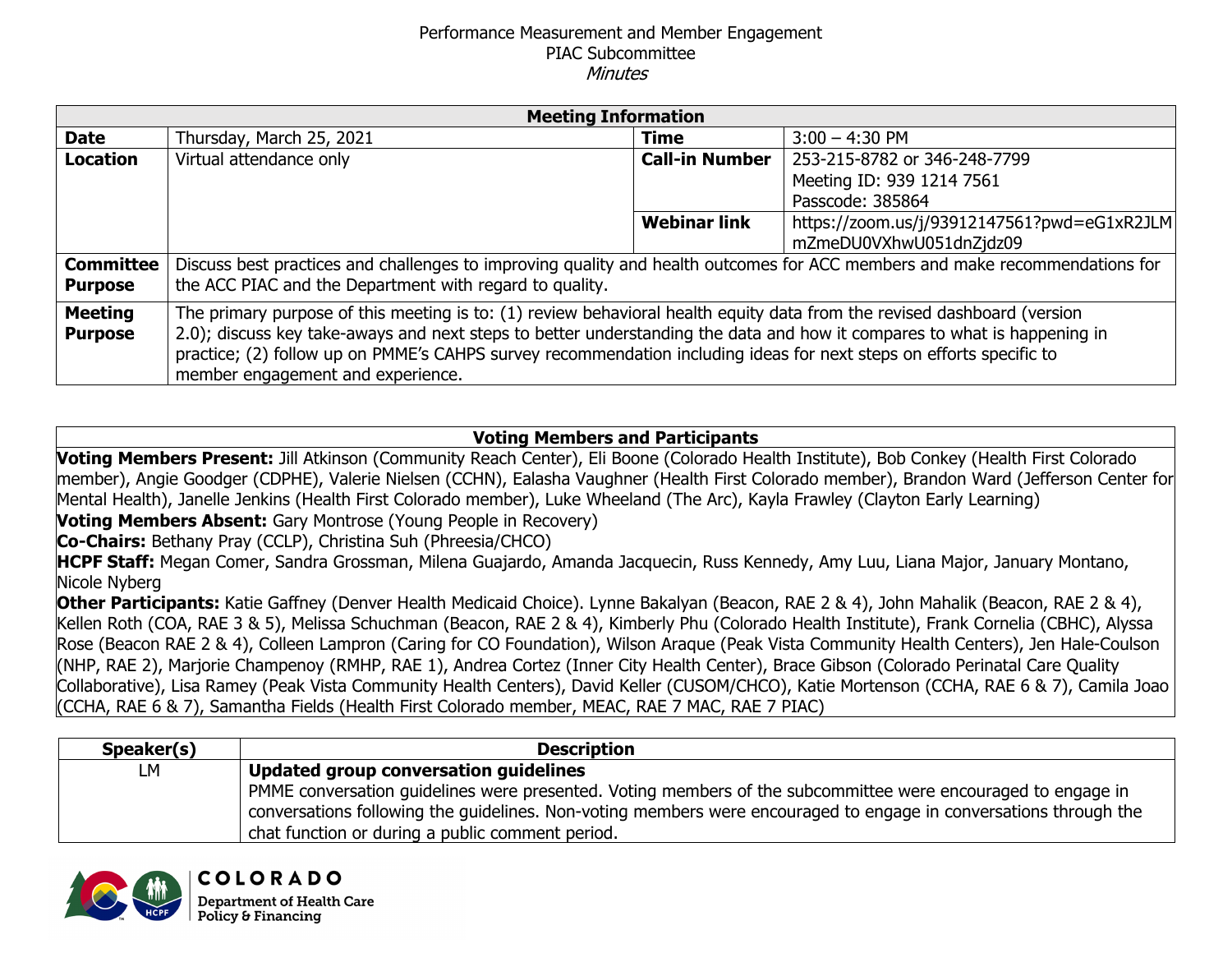| <b>Approval of minutes</b>                                                                                                                |  |  |  |
|-------------------------------------------------------------------------------------------------------------------------------------------|--|--|--|
| Roll call and February meeting minutes approved. No abstention.                                                                           |  |  |  |
| Request for the groups interest in the APM Workgroup                                                                                      |  |  |  |
| The Alternative Payment Model (APM) stakeholder process will be starting soon and subcommittee voting members are                         |  |  |  |
| invited to attend these meetings. This is optional. This group will discuss measurement changes to the 2022 program                       |  |  |  |
| year. It is the primary care APM and there will be six meetings over the span of six months. The meetings will be more                    |  |  |  |
| specific to APM 1. There is one meeting dedicated to looking at equity within the program. It would be most valuable to                   |  |  |  |
| commit to all meetings, but if someone cannot attend them all, it's still possible to participate.                                        |  |  |  |
| Behavioral Health Equity Dashboard 2.0 review. Discussion of key take-aways, questions, and next steps.                                   |  |  |  |
| Dr. David Keller shared the key take-aways from the interim PMME meeting on the data dashboard.                                           |  |  |  |
| The Overall Screenings measure was broken down by age group. There was a high percentage of teenagers<br>$\bullet$                        |  |  |  |
| screened in comparison to the other age groups. The percentage of teenagers screened was higher than expected                             |  |  |  |
| as this population can be difficult to reach.                                                                                             |  |  |  |
| The group was interested in understanding what happens for members below the age of 12. What screening tools                              |  |  |  |
| are available, and how are they screening? One PMME member mentioned that for kids younger than 12,                                       |  |  |  |
| screening still happens but it's not done with a validated tool. You have to ask questions and tease it out clinically.                   |  |  |  |
| The older adult screening rate is also a concern because of how low it is and suicide risk.                                               |  |  |  |
| The Overall Screenings measure was also disaggregated by race/ethnicity. Black and Hispanic/Latino had higher                             |  |  |  |
| screening rates in some regions, but follow up is disproportionately lower. Asian members experience the lowest                           |  |  |  |
| percentages of follow up care. These disparities in access to care by race/ethnicity are also more visible in the                         |  |  |  |
| behavioral health engagement measure. The American Indian/Alaska Native population looked better than                                     |  |  |  |
| anticipated. In some regions their screening rates were higher than the White population.                                                 |  |  |  |
| There is a need to figure out what more specific options could be included in the Asian category. Currently, it's                         |  |  |  |
| not possible to look at the data this way.                                                                                                |  |  |  |
| There is a lot of variation in screening rates by region. Regional accountable entity (RAE) 7 had the highest rates                       |  |  |  |
| of depression screening among the other regions while RAE 2 and 5 had the lowest screening rates. It was                                  |  |  |  |
| discussed that this could be due to some providers only screening certain patients and larger provider offices<br>screening all patients. |  |  |  |
| Another issue is that federally qualified health centers (FQHCs) are getting paid a case rate, so they may not be                         |  |  |  |
| coding for screenings. RAEs 2 and 5 have a large number of members being seen at FQHCs. The FQHCs are                                     |  |  |  |
| working on improving this as they are made aware of it.                                                                                   |  |  |  |
| RAE 2 commented that they have been researching to identify reasons regarding why their screening rates are so                            |  |  |  |
| low, and one reason is the billing codes. They've opted to do a performance improvement project with one of the                           |  |  |  |
| largest providers that serves a vast majority of the members within their region. They found that screenings are                          |  |  |  |
| happening significantly more so (based on clinical data) than indicated in the billing of the G codes. This will also                     |  |  |  |
| be investigated by race/ethnicity and other characteristics.                                                                              |  |  |  |
| Are practices generally screening everyone or no one, or picking and choosing? No concrete answer at this time.                           |  |  |  |
| RAEs are seeing screening rates vary by practice.                                                                                         |  |  |  |
| A question was asked if the subcommittee felt like they had all of the information needed in order to make                                |  |  |  |
| recommendations.                                                                                                                          |  |  |  |
|                                                                                                                                           |  |  |  |

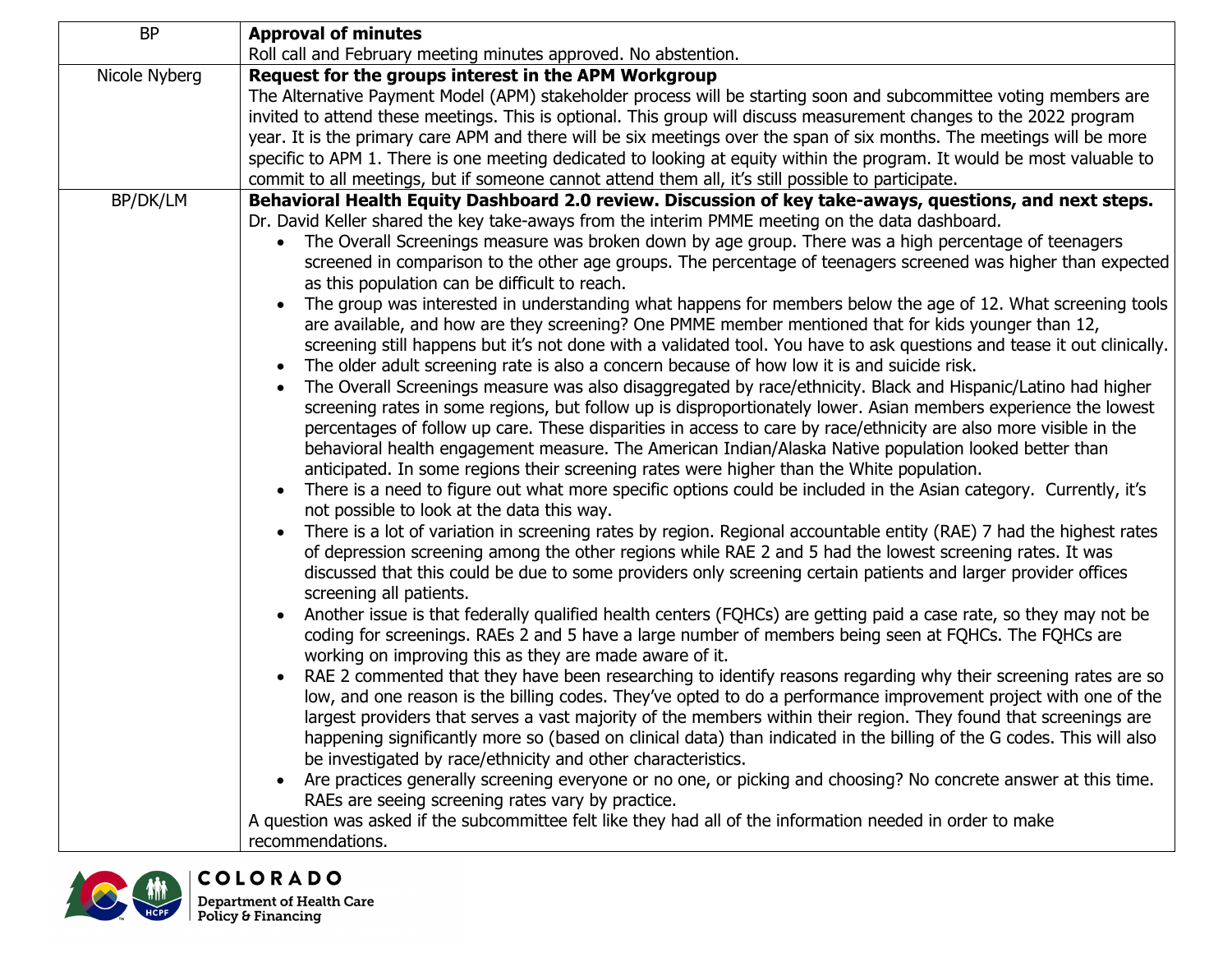|       | • If there are enough interesting research questions, there is a possibility to work with the student group to do a                          |
|-------|----------------------------------------------------------------------------------------------------------------------------------------------|
|       | deeper dive.                                                                                                                                 |
|       | The list of questions that the group is wanting further information on is noted below.                                                       |
|       | $\circ$ Focus on depression screening for kids and teenagers, especially those under 12.                                                     |
|       | To what extent are screenings happening but not getting billed for and how much this is impacting the<br>$\circ$<br>data?                    |
|       | A possibility to focus on the data already obtained to understand the differences between FQHCs<br>$\blacksquare$<br>versus other practices. |
|       | $\circ$ Identify barriers or opportunities for more screening for the age group of 50 and up as it was mentioned                             |
|       | that there was a higher rate of suicide among this population.                                                                               |
|       | How many different screenings are used, what differentiates them, and what qualifies as a screener?<br>$\circ$                               |
|       | Suggestion of looking at the language data. What does the screening process look like for someone whose                                      |
|       | primary language is not English?                                                                                                             |
|       | Possibility of picking a few different sites in Colorado working in different parts of the state, for example,<br>$\circ$                    |
|       | one rural and one urban, and a practice that is doing a great job and another practice working on efforts to                                 |
|       | improve their screening rates for the student group to conduct interviews on.                                                                |
|       | Does reimbursement for screenings vary between the RAEs and what is the range in amounts?<br>$\circ$                                         |
| LM/BP | Member engagement and CAHPS follow up conversation                                                                                           |
|       | The CAHPS survey is sent to members who have had a primary care visit. There was a discussion on the                                         |
|       | recommendations made for the CAHPS survey.                                                                                                   |
|       | The following below were the recommendation components.<br>$\bullet$                                                                         |
|       | o Make RAE reporting on CAHPS-based interventions and outcomes public                                                                        |
|       | It was recommended to think about the level of information being shared. At what point is the level<br>$\blacksquare$                        |
|       | too low to report publicly.                                                                                                                  |
|       | Require RAEs to share CAHPS data and work on interventions with Member Advisory Councils<br>$\circ$                                          |
|       | One option is to prioritize one intervention to share and report on.<br>$\blacksquare$                                                       |
|       | Some felt that the requirement to work on interventions and prioritizing could be a lot. The group                                           |
|       | could think about how they can leverage the work the RAEs are doing and aligning that with what is<br>being seen in the CAHPS data.          |
|       | Encourage RAEs to collect more data and information on CAHPS questions about feeling heard and<br>$\circ$                                    |
|       | respected. Use this to link members to culturally responsive care and to determine whether provider                                          |
|       | trainings on cultural competency are effective.                                                                                              |
|       | The Department shared that RAEs are supposed to share CAHPS results directly with providers (for those that                                  |
|       | participated). Processes are forgivable but interaction between provider and member is what truly makes the                                  |
|       | difference in terms of member experience.                                                                                                    |
|       | Need more communications between the regional Member Advisory Councils (MACs) and Program Improvement                                        |
|       | Advisory Councils (PIACs), and the state Member Experience Advisory Councils (MEACs). There is a need to take                                |
|       | the data and turn it into action or else the survey would be useless.                                                                        |
|       | Further discussion to occur on ways to integrate the qualitative data coming from regional MACs, PIACs, and the                              |
|       | state MEAC in preparation for the next meeting.                                                                                              |